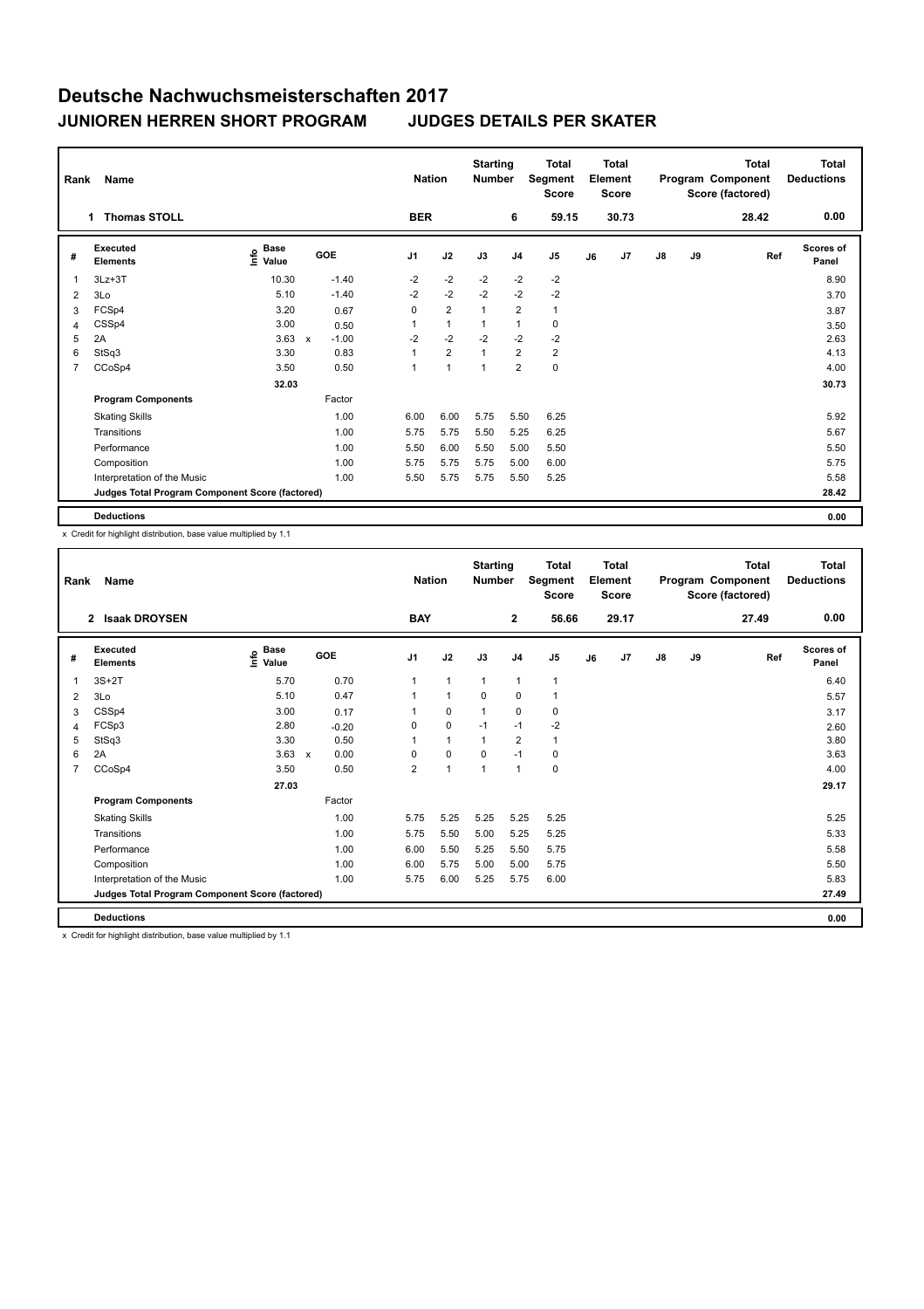| Rank           | Name                                            |                                             |              |         | <b>Nation</b> |              | <b>Starting</b><br><b>Number</b> |                | <b>Total</b><br>Segment<br><b>Score</b> |    | <b>Total</b><br>Element<br><b>Score</b> |               |    | <b>Total</b><br>Program Component<br>Score (factored) | Total<br><b>Deductions</b> |
|----------------|-------------------------------------------------|---------------------------------------------|--------------|---------|---------------|--------------|----------------------------------|----------------|-----------------------------------------|----|-----------------------------------------|---------------|----|-------------------------------------------------------|----------------------------|
|                | 3 Kai JAGODA                                    |                                             |              |         | <b>BER</b>    |              |                                  | 5              | 54.67                                   |    | 27.32                                   |               |    | 27.35                                                 | 0.00                       |
| #              | Executed<br><b>Elements</b>                     | <b>Base</b><br>e <sup>Base</sup><br>⊆ Value | GOE          |         | J1            | J2           | J3                               | J <sub>4</sub> | J <sub>5</sub>                          | J6 | J7                                      | $\mathsf{J}8$ | J9 | Ref                                                   | Scores of<br>Panel         |
| 1              | 3A                                              | 8.50                                        |              | $-1.33$ | $-1$          | $-2$         | $-2$                             | $-1$           | $-1$                                    |    |                                         |               |    |                                                       | 7.17                       |
| 2              | 3Lo                                             | 5.10                                        |              | $-1.17$ | $-1$          | $-2$         | $-1$                             | $-2$           | $-2$                                    |    |                                         |               |    |                                                       | 3.93                       |
| 3              | CSSp4                                           | 3.00                                        |              | 0.33    | 0             | $\mathbf{1}$ | $\mathbf{1}$                     | $\mathbf{1}$   | 0                                       |    |                                         |               |    |                                                       | 3.33                       |
| 4              | StSq3                                           | 3.30                                        |              | 0.50    | $\mathbf{1}$  | $\mathbf{1}$ | $\overline{2}$                   | $\overline{1}$ | $\mathbf{1}$                            |    |                                         |               |    |                                                       | 3.80                       |
| 5              | FCSp3                                           | 2.80                                        |              | 0.33    | 0             | $\mathbf 0$  | 1                                | $\overline{1}$ | 1                                       |    |                                         |               |    |                                                       | 3.13                       |
| 6              | 3T+COMBO                                        | 4.73                                        | $\mathbf{x}$ | $-2.10$ | $-3$          | $-3$         | $-3$                             | $-3$           | $-3$                                    |    |                                         |               |    |                                                       | 2.63                       |
| $\overline{7}$ | CCoSp3                                          | 3.00                                        |              | 0.33    | 0             | $\mathbf{1}$ | $\mathbf{1}$                     | $\overline{1}$ | $\pmb{0}$                               |    |                                         |               |    |                                                       | 3.33                       |
|                |                                                 | 30.43                                       |              |         |               |              |                                  |                |                                         |    |                                         |               |    |                                                       | 27.32                      |
|                | <b>Program Components</b>                       |                                             |              | Factor  |               |              |                                  |                |                                         |    |                                         |               |    |                                                       |                            |
|                | <b>Skating Skills</b>                           |                                             |              | 1.00    | 5.50          | 5.00         | 5.25                             | 5.50           | 5.75                                    |    |                                         |               |    |                                                       | 5.42                       |
|                | Transitions                                     |                                             |              | 1.00    | 5.75          | 5.25         | 5.25                             | 5.25           | 5.75                                    |    |                                         |               |    |                                                       | 5.42                       |
|                | Performance                                     |                                             |              | 1.00    | 5.25          | 5.50         | 5.50                             | 5.25           | 5.50                                    |    |                                         |               |    |                                                       | 5.42                       |
|                | Composition                                     |                                             |              | 1.00    | 5.50          | 5.25         | 5.25                             | 5.50           | 6.00                                    |    |                                         |               |    |                                                       | 5.42                       |
|                | Interpretation of the Music                     |                                             |              | 1.00    | 5.75          | 5.50         | 5.50                             | 5.75           | 5.75                                    |    |                                         |               |    |                                                       | 5.67                       |
|                | Judges Total Program Component Score (factored) |                                             |              |         |               |              |                                  |                |                                         |    |                                         |               |    |                                                       | 27.35                      |
|                | <b>Deductions</b>                               |                                             |              |         |               |              |                                  |                |                                         |    |                                         |               |    |                                                       | 0.00                       |

x Credit for highlight distribution, base value multiplied by 1.1

| Rank           | Name                                            |                              |                           |         |                | <b>Nation</b> | <b>Starting</b><br><b>Number</b> |                | <b>Total</b><br>Segment<br><b>Score</b> |    | <b>Total</b><br>Element<br><b>Score</b> |               |    | <b>Total</b><br>Program Component<br>Score (factored) | <b>Total</b><br><b>Deductions</b> |
|----------------|-------------------------------------------------|------------------------------|---------------------------|---------|----------------|---------------|----------------------------------|----------------|-----------------------------------------|----|-----------------------------------------|---------------|----|-------------------------------------------------------|-----------------------------------|
|                | Daniel SAPOZHNIKOV<br>4                         |                              |                           |         | <b>NRW</b>     |               |                                  | 1              | 53.47                                   |    | 29.14                                   |               |    | 24.33                                                 | 0.00                              |
| #              | Executed<br><b>Elements</b>                     | <b>Base</b><br>١πfo<br>Value |                           | GOE     | J <sub>1</sub> | J2            | J3                               | J <sub>4</sub> | J <sub>5</sub>                          | J6 | J7                                      | $\mathsf{J}8$ | J9 | Ref                                                   | <b>Scores of</b><br>Panel         |
| $\mathbf{1}$   | $3Lz + 2T$                                      | 7.30                         |                           | 0.47    | $\mathbf{1}$   | $\mathbf 0$   | $\mathbf{1}$                     | $\mathbf 0$    | $\mathbf{1}$                            |    |                                         |               |    |                                                       | 7.77                              |
| 2              | FCSp4                                           | 3.20                         |                           | 0.00    | 1              | $\mathbf 0$   | 0                                | 0              | $\pmb{0}$                               |    |                                         |               |    |                                                       | 3.20                              |
| 3              | CSSp3                                           | 2.60                         |                           | $-0.10$ | 0              | $-1$          | 0                                | 0              | $-1$                                    |    |                                         |               |    |                                                       | 2.50                              |
| 4              | StSq2                                           | 2.60                         |                           | 0.00    | $\Omega$       | $\Omega$      | $\Omega$                         | $\mathbf 0$    | $\mathbf{1}$                            |    |                                         |               |    |                                                       | 2.60                              |
| 5              | 3Lo                                             | 5.61                         | $\mathsf{x}$              | 0.00    | 0              | $\mathbf 0$   | 1                                | $\mathbf 0$    | $\pmb{0}$                               |    |                                         |               |    |                                                       | 5.61                              |
| 6              | 2A                                              | 3.63                         | $\boldsymbol{\mathsf{x}}$ | 0.00    |                | 0             | $\Omega$                         | 0              | 0                                       |    |                                         |               |    |                                                       | 3.63                              |
| $\overline{7}$ | CCoSp4                                          | 3.50                         |                           | 0.33    | 1              | $\mathbf 0$   | 0                                | $\overline{1}$ | $\mathbf{1}$                            |    |                                         |               |    |                                                       | 3.83                              |
|                |                                                 | 28.44                        |                           |         |                |               |                                  |                |                                         |    |                                         |               |    |                                                       | 29.14                             |
|                | <b>Program Components</b>                       |                              |                           | Factor  |                |               |                                  |                |                                         |    |                                         |               |    |                                                       |                                   |
|                | <b>Skating Skills</b>                           |                              |                           | 1.00    | 5.25           | 4.75          | 4.75                             | 4.75           | 5.75                                    |    |                                         |               |    |                                                       | 4.92                              |
|                | Transitions                                     |                              |                           | 1.00    | 5.00           | 4.75          | 4.75                             | 4.50           | 5.50                                    |    |                                         |               |    |                                                       | 4.83                              |
|                | Performance                                     |                              |                           | 1.00    | 5.25           | 4.75          | 4.75                             | 5.00           | 5.25                                    |    |                                         |               |    |                                                       | 5.00                              |
|                | Composition                                     |                              |                           | 1.00    | 5.50           | 4.75          | 4.75                             | 4.75           | 5.00                                    |    |                                         |               |    |                                                       | 4.83                              |
|                | Interpretation of the Music                     |                              |                           | 1.00    | 5.25           | 4.75          | 4.50                             | 4.75           | 4.75                                    |    |                                         |               |    |                                                       | 4.75                              |
|                | Judges Total Program Component Score (factored) |                              |                           |         |                |               |                                  |                |                                         |    |                                         |               |    |                                                       | 24.33                             |
|                | <b>Deductions</b>                               |                              |                           |         |                |               |                                  |                |                                         |    |                                         |               |    |                                                       | 0.00                              |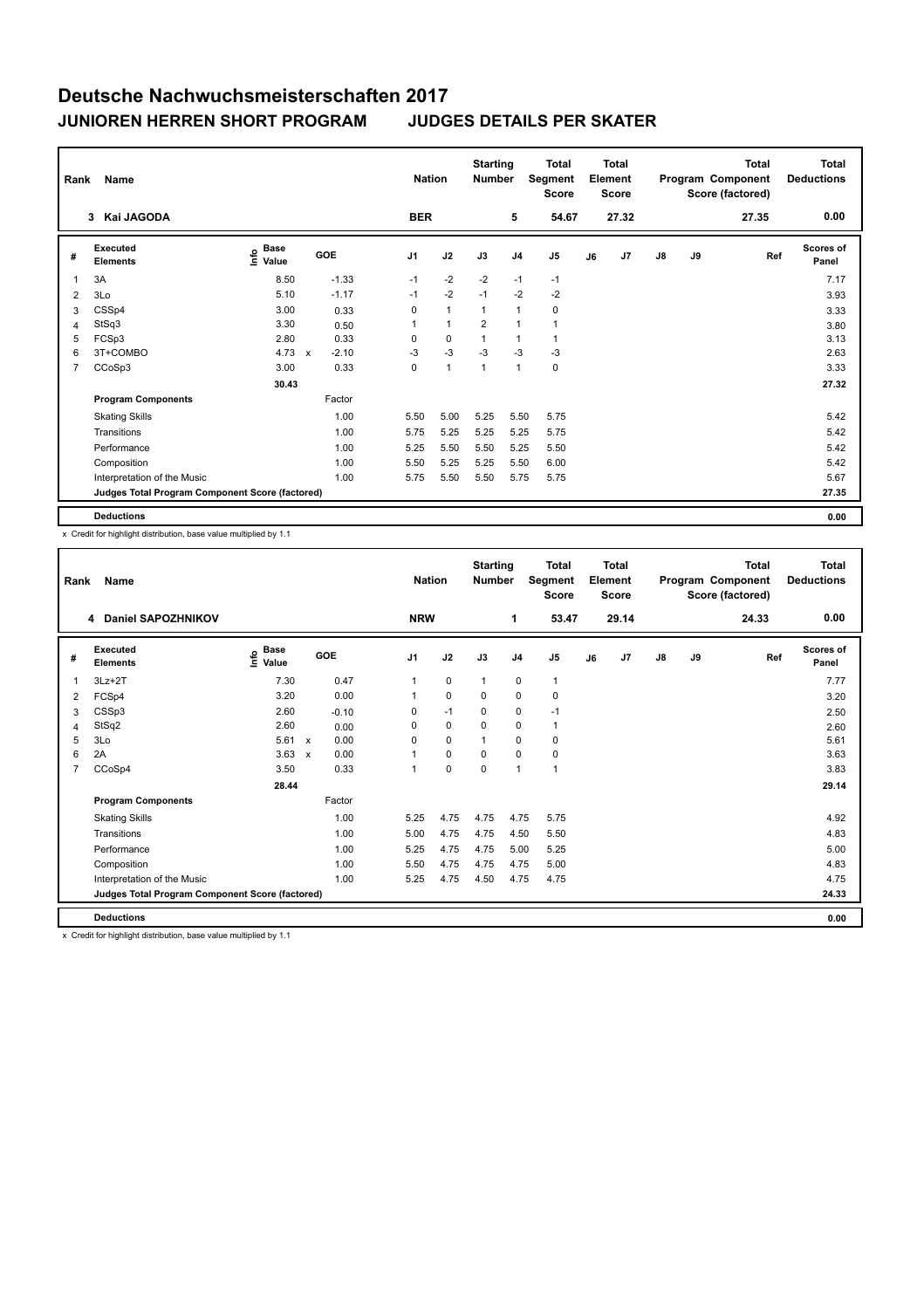| Rank           | Name                                            |                                             |                      | <b>Nation</b>  |                | <b>Starting</b><br><b>Number</b> |                | <b>Total</b><br>Segment<br><b>Score</b> |    | Total<br>Element<br><b>Score</b> |    |    | <b>Total</b><br>Program Component<br>Score (factored) | Total<br><b>Deductions</b> |
|----------------|-------------------------------------------------|---------------------------------------------|----------------------|----------------|----------------|----------------------------------|----------------|-----------------------------------------|----|----------------------------------|----|----|-------------------------------------------------------|----------------------------|
|                | 5 Denis GURDZHI                                 |                                             |                      | <b>NRW</b>     |                |                                  | 4              | 53.34                                   |    | 29.00                            |    |    | 25.34                                                 | 1.00                       |
| #              | Executed<br><b>Elements</b>                     | <b>Base</b><br>e <sup>Base</sup><br>⊆ Value | GOE                  | J <sub>1</sub> | J2             | J3                               | J <sub>4</sub> | J <sub>5</sub>                          | J6 | J7                               | J8 | J9 | Ref                                                   | <b>Scores of</b><br>Panel  |
| 1              | $3S+3T$                                         | 8.70                                        | 0.47                 | $\mathbf{1}$   | $\mathbf{1}$   | $\mathbf{1}$                     | $-1$           | 0                                       |    |                                  |    |    |                                                       | 9.17                       |
| 2              | 3Lo                                             | 5.10                                        | $-2.10$              | $-3$           | $-3$           | $-3$                             | $-3$           | $-3$                                    |    |                                  |    |    |                                                       | 3.00                       |
| 3              | FCSp3                                           | 2.80                                        | 0.00                 | 0              | $\mathbf 0$    | $\mathbf 0$                      | $-1$           | 0                                       |    |                                  |    |    |                                                       | 2.80                       |
| 4              | 2A                                              | 3.63                                        | $\mathsf{x}$<br>0.50 | 1              | $\overline{2}$ | 1                                | 0              | $\mathbf{1}$                            |    |                                  |    |    |                                                       | 4.13                       |
| 5              | StSq3                                           | 3.30                                        | 0.17                 | $\mathbf{1}$   | $\mathbf 0$    | $\overline{1}$                   | $-1$           | 0                                       |    |                                  |    |    |                                                       | 3.47                       |
| 6              | CCoSp4                                          | 3.50                                        | 0.33                 | 0              | $\mathbf{1}$   | 1                                | $\overline{1}$ | $\mathbf 0$                             |    |                                  |    |    |                                                       | 3.83                       |
| $\overline{7}$ | CSSp3                                           | 2.60                                        | 0.00                 | 0              | 0              | $\mathbf 0$                      | 0              | $\pmb{0}$                               |    |                                  |    |    |                                                       | 2.60                       |
|                |                                                 | 29.63                                       |                      |                |                |                                  |                |                                         |    |                                  |    |    |                                                       | 29.00                      |
|                | <b>Program Components</b>                       |                                             | Factor               |                |                |                                  |                |                                         |    |                                  |    |    |                                                       |                            |
|                | <b>Skating Skills</b>                           |                                             | 1.00                 | 5.50           | 5.50           | 5.00                             | 5.25           | 5.50                                    |    |                                  |    |    |                                                       | 5.42                       |
|                | Transitions                                     |                                             | 1.00                 | 5.25           | 4.75           | 4.75                             | 4.50           | 4.00                                    |    |                                  |    |    |                                                       | 4.67                       |
|                | Performance                                     |                                             | 1.00                 | 5.25           | 5.25           | 5.25                             | 5.00           | 5.25                                    |    |                                  |    |    |                                                       | 5.25                       |
|                | Composition                                     |                                             | 1.00                 | 5.50           | 5.00           | 5.00                             | 4.75           | 4.50                                    |    |                                  |    |    |                                                       | 4.92                       |
|                | Interpretation of the Music                     |                                             | 1.00                 | 5.50           | 5.00           | 5.25                             | 4.50           | 5.00                                    |    |                                  |    |    |                                                       | 5.08                       |
|                | Judges Total Program Component Score (factored) |                                             |                      |                |                |                                  |                |                                         |    |                                  |    |    |                                                       | 25.34                      |
|                | <b>Deductions</b>                               |                                             | $-1.00$<br>Falls:    |                |                |                                  |                |                                         |    |                                  |    |    |                                                       | $-1.00$                    |

x Credit for highlight distribution, base value multiplied by 1.1

| Rank           | <b>Name</b>                                     |                              |              |         | <b>Nation</b>  |             | <b>Starting</b><br><b>Number</b> |                | <b>Total</b><br>Segment<br><b>Score</b> |    | Total<br>Element<br><b>Score</b> |               |    | Total<br>Program Component<br>Score (factored) | Total<br><b>Deductions</b> |
|----------------|-------------------------------------------------|------------------------------|--------------|---------|----------------|-------------|----------------------------------|----------------|-----------------------------------------|----|----------------------------------|---------------|----|------------------------------------------------|----------------------------|
|                | Jonathan HEB<br>6                               |                              |              |         | B-W            |             |                                  | 10             | 53.27                                   |    | 28.10                            |               |    | 25.17                                          | 0.00                       |
| #              | Executed<br><b>Elements</b>                     | <b>Base</b><br>Info<br>Value | GOE          |         | J <sub>1</sub> | J2          | J3                               | J <sub>4</sub> | J <sub>5</sub>                          | J6 | J7                               | $\mathsf{J}8$ | J9 | Ref                                            | <b>Scores of</b><br>Panel  |
| 1              | $3T+3T$                                         | 8.60                         |              | $-0.70$ | 0              | $\mathbf 0$ | $-1$                             | $-2$           | $-2$                                    |    |                                  |               |    |                                                | 7.90                       |
| 2              | 3Lo                                             | 5.10                         |              | $-0.70$ | $-1$           | $\mathbf 0$ | $-1$                             | $-1$           | $-2$                                    |    |                                  |               |    |                                                | 4.40                       |
| 3              | FCSp3                                           | 2.80                         |              | 0.00    | 0              | $\mathbf 0$ | 0                                | 0              | 0                                       |    |                                  |               |    |                                                | 2.80                       |
| $\overline{4}$ | StSq3                                           | 3.30                         |              | 0.17    | 0              | $\mathbf 0$ | 0                                | $\overline{1}$ | $\mathbf{1}$                            |    |                                  |               |    |                                                | 3.47                       |
| 5              | 2A                                              | 3.63                         | $\mathsf{x}$ | $-0.83$ | $-2$           | $-2$        | $-1$                             | $-1$           | $-2$                                    |    |                                  |               |    |                                                | 2.80                       |
| 6              | CCoSp4                                          | 3.50                         |              | 0.33    | 1              | $\mathbf 0$ | $\overline{1}$                   | $\overline{1}$ | 0                                       |    |                                  |               |    |                                                | 3.83                       |
| $\overline{7}$ | CSSp4                                           | 3.00                         |              | $-0.10$ | 0              | $\mathbf 0$ | $-1$                             | 0              | $-1$                                    |    |                                  |               |    |                                                | 2.90                       |
|                |                                                 | 29.93                        |              |         |                |             |                                  |                |                                         |    |                                  |               |    |                                                | 28.10                      |
|                | <b>Program Components</b>                       |                              |              | Factor  |                |             |                                  |                |                                         |    |                                  |               |    |                                                |                            |
|                | <b>Skating Skills</b>                           |                              |              | 1.00    | 5.75           | 5.25        | 5.00                             | 4.75           | 5.50                                    |    |                                  |               |    |                                                | 5.25                       |
|                | Transitions                                     |                              |              | 1.00    | 5.25           | 5.00        | 4.75                             | 4.50           | 4.50                                    |    |                                  |               |    |                                                | 4.75                       |
|                | Performance                                     |                              |              | 1.00    | 5.50           | 5.25        | 4.75                             | 4.75           | 4.75                                    |    |                                  |               |    |                                                | 4.92                       |
|                | Composition                                     |                              |              | 1.00    | 5.25           | 5.25        | 5.00                             | 5.00           | 5.00                                    |    |                                  |               |    |                                                | 5.08                       |
|                | Interpretation of the Music                     |                              |              | 1.00    | 5.50           | 5.25        | 5.00                             | 5.25           | 5.00                                    |    |                                  |               |    |                                                | 5.17                       |
|                | Judges Total Program Component Score (factored) |                              |              |         |                |             |                                  |                |                                         |    |                                  |               |    |                                                | 25.17                      |
|                | <b>Deductions</b>                               |                              |              |         |                |             |                                  |                |                                         |    |                                  |               |    |                                                | 0.00                       |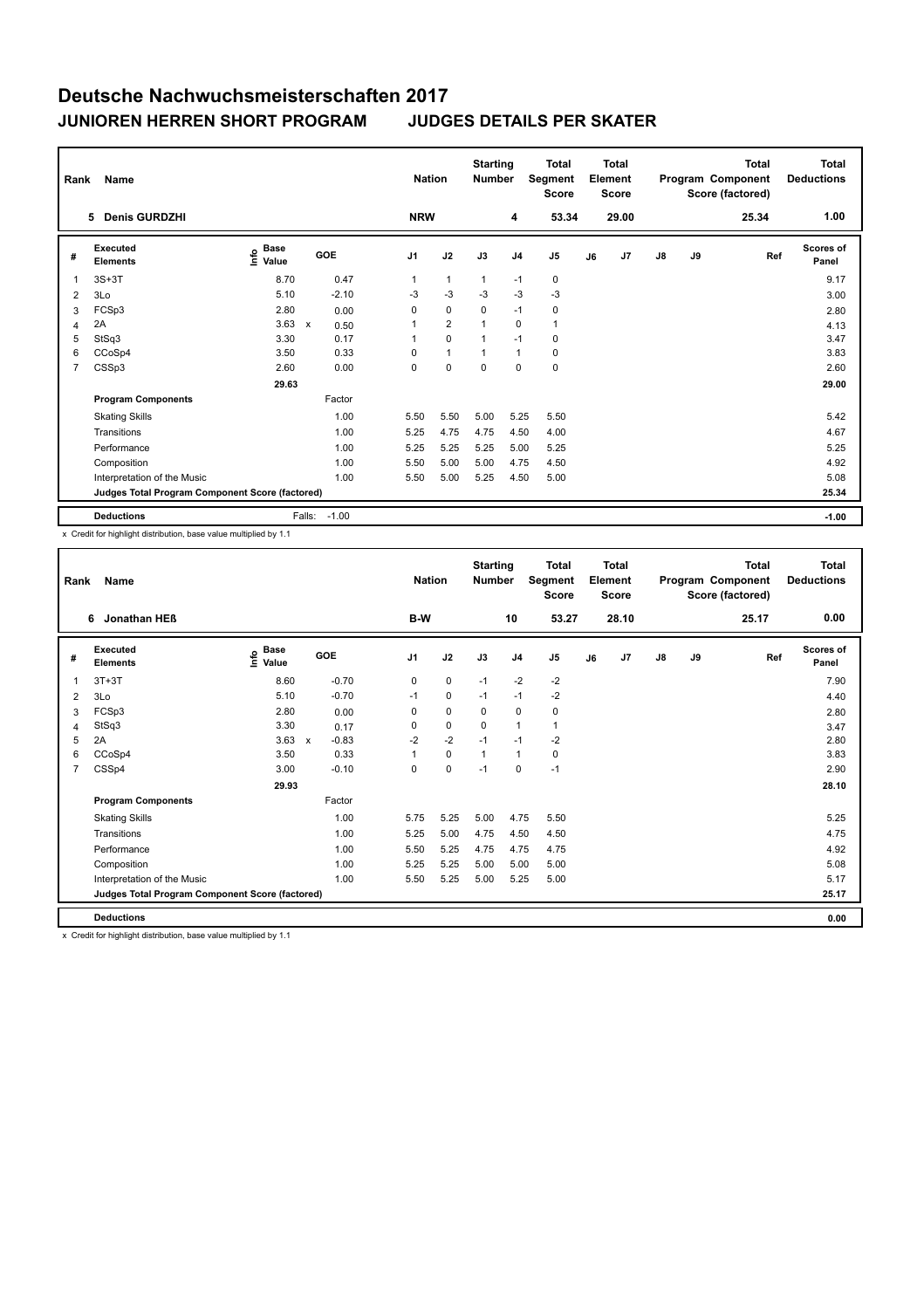| Rank           | Name<br><b>Thomas JUNSKI</b>                    |                                             |              |         | <b>Nation</b><br><b>NRW</b> |              | <b>Starting</b><br><b>Number</b> |                | <b>Total</b><br>Segment<br><b>Score</b> |    | <b>Total</b><br>Element<br><b>Score</b> |               |    | <b>Total</b><br>Program Component<br>Score (factored) | <b>Total</b><br><b>Deductions</b><br>2.00 |
|----------------|-------------------------------------------------|---------------------------------------------|--------------|---------|-----------------------------|--------------|----------------------------------|----------------|-----------------------------------------|----|-----------------------------------------|---------------|----|-------------------------------------------------------|-------------------------------------------|
|                | 7                                               |                                             |              |         |                             |              |                                  | 9              | 51.19                                   |    | 27.11                                   |               |    | 26.08                                                 |                                           |
| #              | Executed<br><b>Elements</b>                     | <b>Base</b><br>е <sup>Ваѕе</sup><br>⊆ Value | GOE          |         | J <sub>1</sub>              | J2           | J3                               | J <sub>4</sub> | J <sub>5</sub>                          | J6 | J7                                      | $\mathsf{J}8$ | J9 | Ref                                                   | <b>Scores of</b><br>Panel                 |
| 1              | $3F+2T$                                         | 6.60                                        |              | 0.47    | $\mathbf{1}$                | $\mathbf{1}$ | 0                                | $\overline{1}$ | 0                                       |    |                                         |               |    |                                                       | 7.07                                      |
| 2              | 3Lo                                             | 5.10                                        |              | $-1.63$ | $-2$                        | $-2$         | $-1$                             | $-3$           | $-3$                                    |    |                                         |               |    |                                                       | 3.47                                      |
| 3              | CSSp3                                           | 2.60                                        |              | 0.07    | $\mathbf{1}$                | $\mathbf{1}$ | $\Omega$                         | $-1$           | $-1$                                    |    |                                         |               |    |                                                       | 2.67                                      |
| 4              | FCSp3                                           | 2.80                                        |              | 0.00    | 0                           | $\Omega$     | $\Omega$                         | $-1$           | 0                                       |    |                                         |               |    |                                                       | 2.80                                      |
| 5              | 2A                                              | 3.63                                        | $\mathsf{x}$ | 0.17    | 1                           | $\mathbf{1}$ | $\mathbf 0$                      | $\mathbf 0$    | $\mathbf 0$                             |    |                                         |               |    |                                                       | 3.80                                      |
| 6              | StSq3                                           | 3.30                                        |              | 0.50    | $\mathbf{1}$                | $\mathbf{1}$ | $\mathbf{1}$                     | $\mathbf{1}$   | $\mathbf{1}$                            |    |                                         |               |    |                                                       | 3.80                                      |
| $\overline{7}$ | CCoSp4                                          | 3.50                                        |              | 0.00    | 0                           | 1            | $\mathbf 0$                      | $\Omega$       | $\mathbf 0$                             |    |                                         |               |    |                                                       | 3.50                                      |
|                |                                                 | 27.53                                       |              |         |                             |              |                                  |                |                                         |    |                                         |               |    |                                                       | 27.11                                     |
|                | <b>Program Components</b>                       |                                             | Factor       |         |                             |              |                                  |                |                                         |    |                                         |               |    |                                                       |                                           |
|                | <b>Skating Skills</b>                           |                                             |              | 1.00    | 5.50                        | 5.00         | 5.00                             | 5.00           | 4.75                                    |    |                                         |               |    |                                                       | 5.00                                      |
|                | Transitions                                     |                                             |              | 1.00    | 5.50                        | 5.50         | 4.75                             | 5.25           | 5.25                                    |    |                                         |               |    |                                                       | 5.33                                      |
|                | Performance                                     |                                             |              | 1.00    | 5.25                        | 5.25         | 5.25                             | 4.75           | 5.50                                    |    |                                         |               |    |                                                       | 5.25                                      |
|                | Composition                                     |                                             |              | 1.00    | 5.50                        | 5.50         | 4.75                             | 4.75           | 5.75                                    |    |                                         |               |    |                                                       | 5.25                                      |
|                | Interpretation of the Music                     |                                             |              | 1.00    | 5.25                        | 5.25         | 5.25                             | 5.25           | 5.75                                    |    |                                         |               |    |                                                       | 5.25                                      |
|                | Judges Total Program Component Score (factored) |                                             |              |         |                             |              |                                  |                |                                         |    |                                         |               |    |                                                       | 26.08                                     |
|                | <b>Deductions</b>                               | Time violation:                             | $-1.00$      |         |                             |              |                                  | Falls:         | $-1.00$                                 |    |                                         |               |    |                                                       | $-2.00$                                   |

| Rank           | Name                                            |                              |         | <b>Nation</b>  |                | <b>Starting</b><br><b>Number</b> |                | <b>Total</b><br>Segment<br><b>Score</b> |    | Total<br>Element<br><b>Score</b> |               |    | <b>Total</b><br>Program Component<br>Score (factored) | Total<br><b>Deductions</b> |
|----------------|-------------------------------------------------|------------------------------|---------|----------------|----------------|----------------------------------|----------------|-----------------------------------------|----|----------------------------------|---------------|----|-------------------------------------------------------|----------------------------|
|                | <b>Daniel SHAPIRO</b><br>8                      |                              |         | B-W            |                |                                  | 8              | 49.51                                   |    | 24.10                            |               |    | 26.41                                                 | 1.00                       |
| #              | Executed<br><b>Elements</b>                     | <b>Base</b><br>lnfo<br>Value | GOE     | J <sub>1</sub> | J2             | J3                               | J <sub>4</sub> | J <sub>5</sub>                          | J6 | J7                               | $\mathsf{J}8$ | J9 | Ref                                                   | <b>Scores of</b><br>Panel  |
| 1              | 2A                                              | 3.30                         | 1.00    | 2              | $\overline{2}$ | $\overline{2}$                   | $\overline{2}$ | $\overline{2}$                          |    |                                  |               |    |                                                       | 4.30                       |
| 2              | 3Lo                                             | 5.10                         | 0.23    | $\mathbf{1}$   | $\overline{1}$ | $\mathbf 0$                      | $\mathbf 0$    | 0                                       |    |                                  |               |    |                                                       | 5.33                       |
| 3              | 3Lz+COMBO                                       | 6.00                         | $-2.10$ | -3             | $-3$           | $-3$                             | $-3$           | $-3$                                    |    |                                  |               |    |                                                       | 3.90                       |
| 4              | FCSp2                                           | 2.30                         | $-0.30$ | 0              | $-1$           | $-1$                             | $-1$           | $-1$                                    |    |                                  |               |    |                                                       | 2.00                       |
| 5              | StSq3                                           | 3.30                         | 0.00    | $\Omega$       | $\mathbf 0$    | $\mathbf{1}$                     | $-1$           | 0                                       |    |                                  |               |    |                                                       | 3.30                       |
| 6              | CSSp3                                           | 2.60                         | 0.17    | 1              | $\mathbf 0$    | 1                                | $\mathbf 0$    | $\pmb{0}$                               |    |                                  |               |    |                                                       | 2.77                       |
| $\overline{7}$ | CCoSp2                                          | 2.50                         | 0.00    | $\Omega$       | $\Omega$       | $\Omega$                         | $\Omega$       | $-1$                                    |    |                                  |               |    |                                                       | 2.50                       |
|                |                                                 | 25.10                        |         |                |                |                                  |                |                                         |    |                                  |               |    |                                                       | 24.10                      |
|                | <b>Program Components</b>                       |                              | Factor  |                |                |                                  |                |                                         |    |                                  |               |    |                                                       |                            |
|                | <b>Skating Skills</b>                           |                              | 1.00    | 5.75           | 5.50           | 5.50                             | 4.75           | 5.50                                    |    |                                  |               |    |                                                       | 5.50                       |
|                | Transitions                                     |                              | 1.00    | 6.00           | 5.25           | 5.00                             | 5.00           | 4.50                                    |    |                                  |               |    |                                                       | 5.08                       |
|                | Performance                                     |                              | 1.00    | 6.00           | 5.00           | 5.25                             | 4.75           | 5.00                                    |    |                                  |               |    |                                                       | 5.08                       |
|                | Composition                                     |                              | 1.00    | 5.75           | 5.25           | 5.50                             | 5.25           | 5.00                                    |    |                                  |               |    |                                                       | 5.33                       |
|                | Interpretation of the Music                     |                              | 1.00    | 5.75           | 5.25           | 5.50                             | 4.50           | 5.50                                    |    |                                  |               |    |                                                       | 5.42                       |
|                | Judges Total Program Component Score (factored) |                              |         |                |                |                                  |                |                                         |    |                                  |               |    |                                                       | 26.41                      |
|                | <b>Deductions</b>                               | Falls:                       | $-1.00$ |                |                |                                  |                |                                         |    |                                  |               |    |                                                       | $-1.00$                    |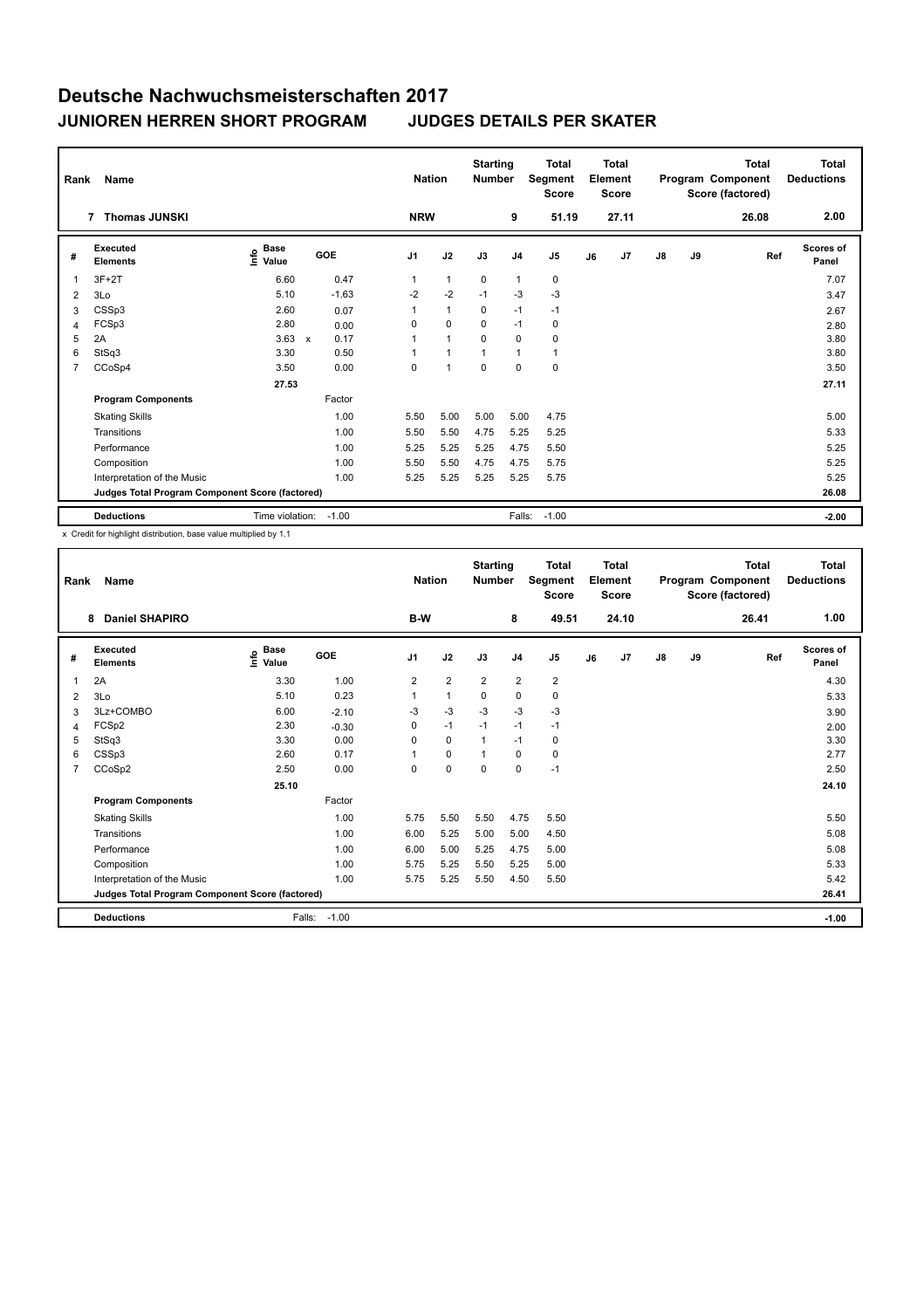| Rank           | Name                                            |                                             |                                   | <b>Nation</b>  |              | <b>Starting</b><br><b>Number</b> |                | <b>Total</b><br>Segment<br><b>Score</b> |    | <b>Total</b><br>Element<br>Score |    |    | <b>Total</b><br>Program Component<br>Score (factored) | <b>Total</b><br><b>Deductions</b> |
|----------------|-------------------------------------------------|---------------------------------------------|-----------------------------------|----------------|--------------|----------------------------------|----------------|-----------------------------------------|----|----------------------------------|----|----|-------------------------------------------------------|-----------------------------------|
|                | Niclas Joshua RUST<br>9                         |                                             |                                   | <b>BER</b>     |              |                                  | 3              | 46.46                                   |    | 23.63                            |    |    | 22.83                                                 | 0.00                              |
| #              | Executed<br><b>Elements</b>                     | <b>Base</b><br>e <sup>Base</sup><br>⊆ Value | GOE                               | J <sub>1</sub> | J2           | J3                               | J <sub>4</sub> | J <sub>5</sub>                          | J6 | J7                               | J8 | J9 | Ref                                                   | <b>Scores of</b><br>Panel         |
| 1              | 3Lo                                             | 5.10                                        | 0.47                              | 0              | $\mathbf{1}$ | $\mathbf 0$                      | $\mathbf{1}$   | $\mathbf{1}$                            |    |                                  |    |    |                                                       | 5.57                              |
| 2              | $3S<+2T$                                        | 4.40<br>$\prec$                             | $-1.87$                           | $-2$           | $-2$         | $-3$                             | $-3$           | $-3$                                    |    |                                  |    |    |                                                       | 2.53                              |
| 3              | FCSp3                                           | 2.80                                        | 0.00                              | 0              | $\mathbf 0$  | $-1$                             | 0              | 0                                       |    |                                  |    |    |                                                       | 2.80                              |
| 4              | 2A                                              | 3.63                                        | $\boldsymbol{\mathsf{x}}$<br>0.00 | 0              | $\mathbf 0$  | $\Omega$                         | 0              | $\mathbf 0$                             |    |                                  |    |    |                                                       | 3.63                              |
| 5              | CSSp4                                           | 3.00                                        | 0.00                              | 0              | $\mathbf 0$  | 0                                | $\overline{1}$ | 0                                       |    |                                  |    |    |                                                       | 3.00                              |
| 6              | StSq2                                           | 2.60                                        | 0.00                              | 0              | $\mathbf 0$  | $\Omega$                         | $\Omega$       | 0                                       |    |                                  |    |    |                                                       | 2.60                              |
| $\overline{7}$ | CCoSp4                                          | 3.50                                        | 0.00                              | 0              | 0            | 0                                | 0              | $\pmb{0}$                               |    |                                  |    |    |                                                       | 3.50                              |
|                |                                                 | 25.03                                       |                                   |                |              |                                  |                |                                         |    |                                  |    |    |                                                       | 23.63                             |
|                | <b>Program Components</b>                       |                                             | Factor                            |                |              |                                  |                |                                         |    |                                  |    |    |                                                       |                                   |
|                | <b>Skating Skills</b>                           |                                             | 1.00                              | 5.00           | 4.50         | 4.50                             | 4.75           | 4.50                                    |    |                                  |    |    |                                                       | 4.58                              |
|                | Transitions                                     |                                             | 1.00                              | 5.00           | 4.75         | 4.25                             | 4.50           | 4.25                                    |    |                                  |    |    |                                                       | 4.50                              |
|                | Performance                                     |                                             | 1.00                              | 4.75           | 4.50         | 4.25                             | 4.75           | 4.00                                    |    |                                  |    |    |                                                       | 4.50                              |
|                | Composition                                     |                                             | 1.00                              | 5.00           | 4.75         | 4.50                             | 5.00           | 4.25                                    |    |                                  |    |    |                                                       | 4.75                              |
|                | Interpretation of the Music                     |                                             | 1.00                              | 5.00           | 4.75         | 4.25                             | 4.50           | 4.25                                    |    |                                  |    |    |                                                       | 4.50                              |
|                | Judges Total Program Component Score (factored) |                                             |                                   |                |              |                                  |                |                                         |    |                                  |    |    |                                                       | 22.83                             |
|                | <b>Deductions</b>                               |                                             |                                   |                |              |                                  |                |                                         |    |                                  |    |    |                                                       | 0.00                              |

< Under-rotated jump x Credit for highlight distribution, base value multiplied by 1.1

| Rank           | Name                                            |                              |                           |            |                | <b>Nation</b> |              | <b>Starting</b><br><b>Number</b> |                | <b>Total</b><br>Segment<br><b>Score</b> |    | <b>Total</b><br>Element<br>Score |               |    | Total<br>Program Component<br>Score (factored) | Total<br><b>Deductions</b> |
|----------------|-------------------------------------------------|------------------------------|---------------------------|------------|----------------|---------------|--------------|----------------------------------|----------------|-----------------------------------------|----|----------------------------------|---------------|----|------------------------------------------------|----------------------------|
|                | <b>Jegor EßLINGER</b><br>10                     |                              |                           |            |                | <b>BER</b>    |              |                                  | $\overline{7}$ | 43.26                                   |    | 20.67                            |               |    | 23.59                                          | 1.00                       |
| #              | Executed<br><b>Elements</b>                     | <b>Base</b><br>lnfo<br>Value |                           | <b>GOE</b> | J <sub>1</sub> |               | J2           | J3                               | J <sub>4</sub> | J <sub>5</sub>                          | J6 | J7                               | $\mathsf{J}8$ | J9 | Ref                                            | <b>Scores of</b><br>Panel  |
| 1              | 3S+COMBO                                        | 4.40                         |                           | $-2.10$    | $-3$           |               | $-3$         | $-3$                             | $-3$           | $-3$                                    |    |                                  |               |    |                                                | 2.30                       |
| $\overline{2}$ | 2Lo                                             | 1.80                         |                           | 0.00       | 0              |               | $\mathbf 0$  | $\Omega$                         | 0              | $\mathbf{1}$                            |    |                                  |               |    |                                                | 1.80                       |
| 3              | FCSp3                                           | 2.80                         |                           | 0.00       | 0              |               | $\mathbf 0$  | 0                                | $\mathbf 0$    | 0                                       |    |                                  |               |    |                                                | 2.80                       |
| $\overline{4}$ | CCoSp4                                          | 3.50                         |                           | 0.50       | 0              |               | $\mathbf{1}$ |                                  | $\overline{1}$ | $\mathbf{1}$                            |    |                                  |               |    |                                                | 4.00                       |
| 5              | StSq3                                           | 3.30                         |                           | 0.17       | $\Omega$       |               | $\mathbf 0$  | $\overline{1}$                   | $\overline{2}$ | $\mathbf 0$                             |    |                                  |               |    |                                                | 3.47                       |
| 6              | CSSp4                                           | 3.00                         |                           | 0.17       | 0              |               | $\mathbf 0$  | $\mathbf 1$                      | $\overline{1}$ | $\mathbf 0$                             |    |                                  |               |    |                                                | 3.17                       |
| $\overline{7}$ | 2A                                              | 3.63                         | $\boldsymbol{\mathsf{x}}$ | $-0.50$    | $-1$           |               | $-1$         | $-1$                             | $-1$           | $-2$                                    |    |                                  |               |    |                                                | 3.13                       |
|                |                                                 | 22.43                        |                           |            |                |               |              |                                  |                |                                         |    |                                  |               |    |                                                | 20.67                      |
|                | <b>Program Components</b>                       |                              |                           | Factor     |                |               |              |                                  |                |                                         |    |                                  |               |    |                                                |                            |
|                | <b>Skating Skills</b>                           |                              |                           | 1.00       | 5.25           |               | 4.75         | 4.50                             | 4.75           | 4.50                                    |    |                                  |               |    |                                                | 4.67                       |
|                | Transitions                                     |                              |                           | 1.00       | 5.00           |               | 5.00         | 4.50                             | 4.50           | 4.50                                    |    |                                  |               |    |                                                | 4.67                       |
|                | Performance                                     |                              |                           | 1.00       | 4.75           |               | 5.00         | 4.75                             | 4.75           | 4.00                                    |    |                                  |               |    |                                                | 4.75                       |
|                | Composition                                     |                              |                           | 1.00       |                | 5.00          | 4.75         | 4.50                             | 5.25           | 4.25                                    |    |                                  |               |    |                                                | 4.75                       |
|                | Interpretation of the Music                     |                              |                           | 1.00       | 4.75           |               | 4.75         | 4.75                             | 5.25           | 4.25                                    |    |                                  |               |    |                                                | 4.75                       |
|                | Judges Total Program Component Score (factored) |                              |                           |            |                |               |              |                                  |                |                                         |    |                                  |               |    |                                                | 23.59                      |
|                | <b>Deductions</b>                               |                              | Falls:                    | $-1.00$    |                |               |              |                                  |                |                                         |    |                                  |               |    |                                                | $-1.00$                    |